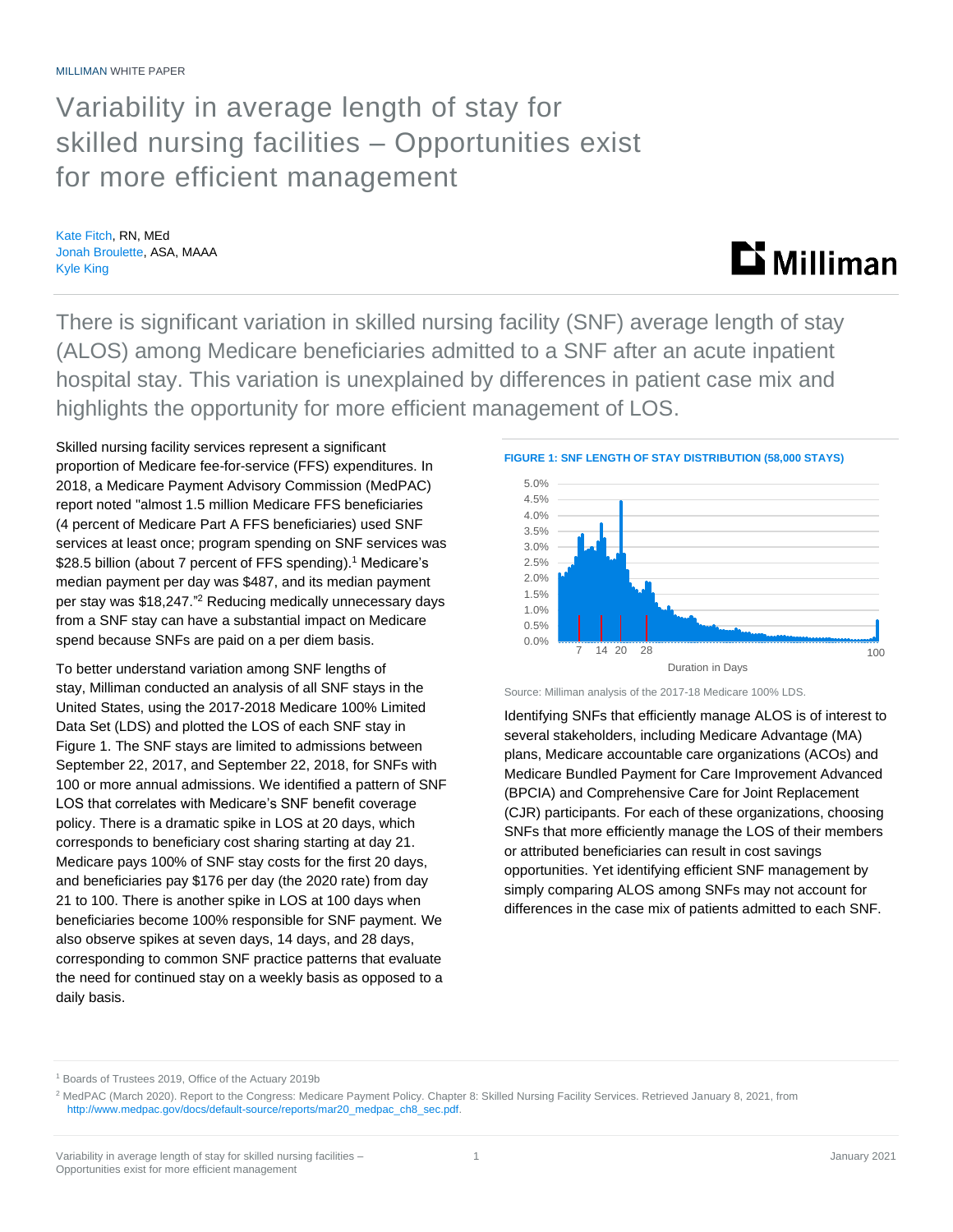In order to compare ALOS between SNFs, risk adjustment is warranted to allow for relevant differences in the characteristics of a SNF's patient population, which may influence LOS. We developed a risk adjuster to more credibly compare ALOS between SNFs. We describe our methodology and findings below.

## Risk adjustment methodology

To develop a risk adjustment methodology that allows for capture of stays of 100 days or longer, we used the Medicare 100% LDS to identify SNF stays with admission dates between September 22, 2017, and September 22, 2018. This included all cases with discharge dates through December 31, 2018. We constructed a multiple linear regression model to predict the complexity of patients at the time of their admissions. The patient characteristics that were considered to potentially influence SNF LOS and used to assemble predictive model inputs are shown in Table 1. We utilized the Centers for Medicare and Medicaid Services (CMS) Fiscal Year Inpatient Prospective Payment System (IPPS) Final Rule and Correction Notices resource file to identify the CMS Certification Numbers (CCN) of teaching hospitals.

#### **TABLE 1: MODEL INPUT SUMMARY**

| <b>MODEL INPUT CATEGORY</b>     | <b>MODEL INPUT</b>                         |
|---------------------------------|--------------------------------------------|
| <b>Patient Demographics</b>     | Sex                                        |
|                                 | Age at SNF Admission                       |
|                                 | <b>Dual Eligibility Status</b>             |
|                                 | Race                                       |
|                                 | <b>Institutional Status</b>                |
| <b>Patient Health Status</b>    | Alzheimer's Status                         |
|                                 | Cognitive Disabilities Indication          |
|                                 | CMS HCC Risk Score (V. 22)                 |
|                                 | <b>Charlson Comorbidity Categories</b>     |
|                                 | Count of DME Claims in 360 Days Prior      |
|                                 | Count of Inpatient Admits in 90 Days Prior |
|                                 | Count of Hospice Claims in 90 Days Prior   |
| <b>Preceding Inpatient Stay</b> | Surgical Admission Indicator               |
|                                 | <b>Hospital Teaching Status</b>            |
|                                 | <b>DRG</b>                                 |
|                                 | Length of Stay                             |
|                                 | <b>Admission Type</b>                      |
|                                 | Number of Days in ICU                      |

In order to balance predictive accuracy and model simplicity, the final linear model was chosen using the backward stepwise regression procedure that selects the predictive model to use for SNF evaluation based on the lowest value of the Akaike Information Criterion (AIC). This procedure takes all model inputs and builds subsequent regressions by iteratively fitting models that remove the weakest model input, ultimately choosing a final set of model inputs that balances the risk of overfitting against the risk of underfitting.

### **Findings**

To examine regional variation in SNF ALOS, we assigned each SNF to one of the 306 Dartmouth Atlas hospital referral regions (HRRs) [\(https://www.dartmouthatlas.org\)](https://www.dartmouthatlas.org/) based on SNF geographic location. Table 2 provides the raw and risk-adjusted ALOS for all SNF stays in the 10 HRRS with the highest volume of annual SNF admits. Among these 10 HRRs, SNF ALOS ranges from 18.2 to 28.1 days, and risk-adjusted ALOS ranges from 18.6 to 27.6 days.

#### **TABLE 2: ALOS FOR TOP 10 HRRS WITH HIGHEST ANNUALSNF ADMITS**

| <b>HRR</b>            | # OF SNF<br><b>ADMITS</b> | <b>SNF</b><br>ALOS | <b>RISK-</b><br><b>ADJUSTED</b><br><b>SNF ALOS</b> |
|-----------------------|---------------------------|--------------------|----------------------------------------------------|
| <b>Boston - MA</b>    | 22,948                    | 18.2               | 18.6                                               |
| Philadelphia - PA     | 13,912                    | 20.7               | 20.6                                               |
| Camden - NJ           | 15,305                    | 21.3               | 21.6                                               |
| Atlanta - GA          | 11,620                    | 24.6               | 23.5                                               |
| <b>Baltimore - MD</b> | 11,526                    | 24.2               | 23.7                                               |
| Dallas - TX           | 11,181                    | 24.3               | 24.2                                               |
| Orlando - FL          | 13,499                    | 24.9               | 24.6                                               |
| Indianapolis - IN     | 12,003                    | 24.8               | 25.5                                               |
| Los Angeles - CA      | 17,472                    | 27.4               | 26.4                                               |
| East Long Island - NY | 17,173                    | 28.1               | 27.6                                               |

Source: Analysis of the 2019 Medicare 100% LDS, limited to SNFs with > 100 annual admissions, SNF admissions between Sept. 2017 and Sept. 2018.

To illustrate variation among SNFs within an HRR, we provide a sample from one HRR: Baltimore, Maryland. Table 3 displays results of the 20 SNFs with the highest volume of annual stays. These results show significant variation in ALOS among SNFs within the same HRR. ALOS ranges from 15.4 to 35.5 days, and risk-adjusted ALOS ranges from 15.2 to 35.9 days.